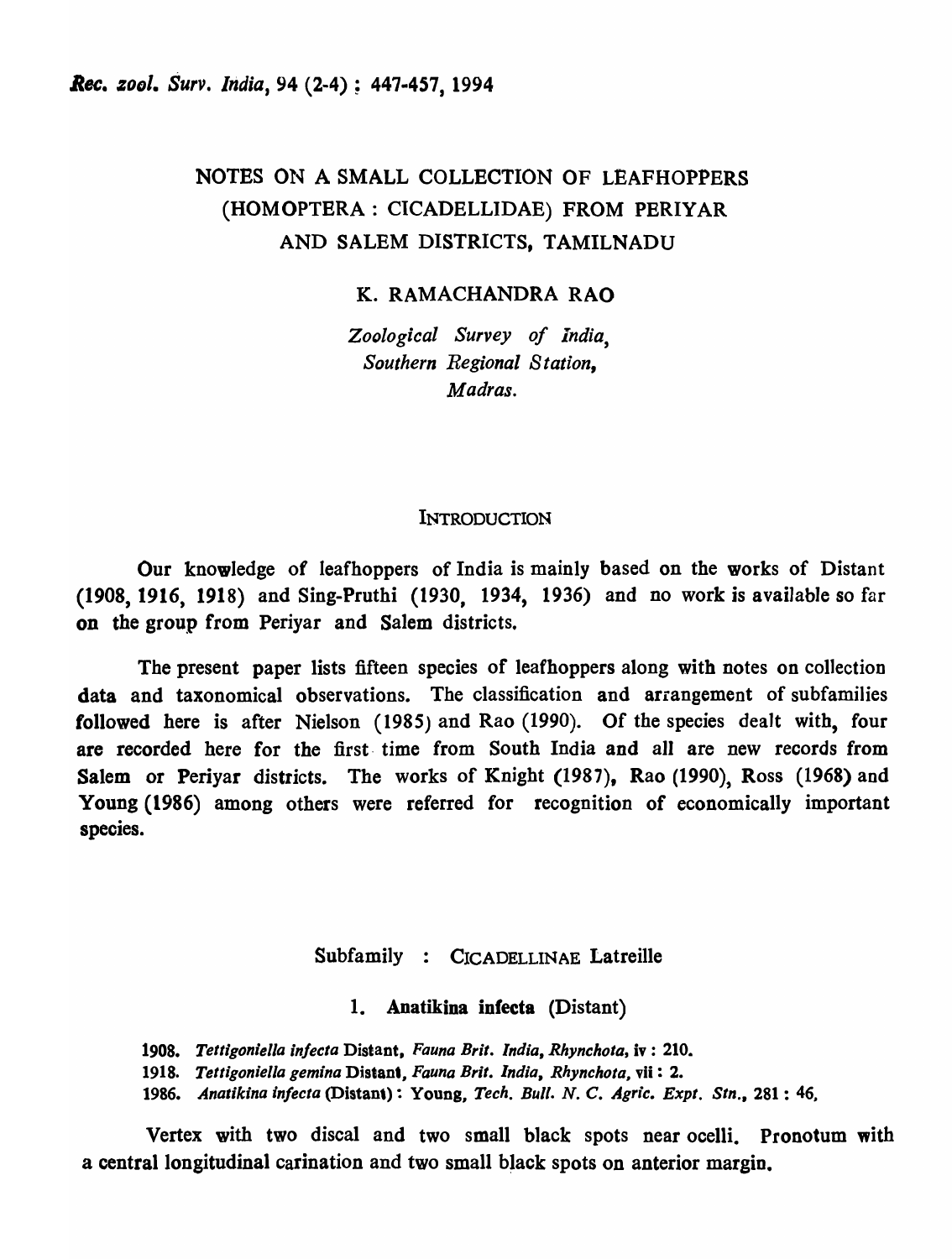*Measurements*: Male 7.4 mm long and 1.88 mm wide.

*Material examined*: Tamilnadu: Periyar dist., Gethesal,  $1 \, 9$ , 4.1.1990;  $1 \, 0$ . 30.12.1989, coll. P.T. Cherian.

*Distribution:* India: Kodaikanal; Myanmar.

#### 2. Atkinsoniella opponens (Walker)

*18S8. Tell/gonia opponens* Walker, *List. Hom.* 111: 757.

| 1908.<br>1914.<br><b>1908.</b><br>1911.<br>1911.<br>1918. | Tettigoniella bellona Distant,<br>1908. Tettigoniella marpessa Distant,<br>Tettigoniella cuprea Melichar,<br>Kolla canidia Distant.<br>Kolla maculifrons (Schmidt),<br>Kolla maculifrons var similaris (Schmidt).<br>1911. Kolla trimaculata Schmidt,<br>Kolta tigrina Distant,<br>1935. Kolla melichari China. | Young, 1986. Tech. Bull. N. C.<br>agric. Expt. Stn., 281: 97. |
|-----------------------------------------------------------|-----------------------------------------------------------------------------------------------------------------------------------------------------------------------------------------------------------------------------------------------------------------------------------------------------------------|---------------------------------------------------------------|
|-----------------------------------------------------------|-----------------------------------------------------------------------------------------------------------------------------------------------------------------------------------------------------------------------------------------------------------------------------------------------------------------|---------------------------------------------------------------|

Saffron yellow coloured species. Vertex with two transverse black spots near anterior margin; Ocelli testaceous. Face with a large central spot at base partially visible on ventral side. Pronotum with two transverse black fasciae. Forewing ochraceous, clavus and costa marked with three long black streaks.

*MeQ3urements:* Male *S'12* to S'20 mm long and 1·2 to 1·28 mm wide. Female 5-8 mm long and 1·26 mm wide.

*Material examined*: Tamilnadu: Periyar dist., Gethesal,  $4 \delta \delta$ ; 19; 4.1.1990, coll. P.T. Cherian.

*Distribution:* India: Aiur (Salem), Darjeeling, Dehradun, Fraserpet (Karnataka), Kottur (Vellore), Kumaon, Punjab, Sikkim; Chap; China; Fukien; Java; Kangean islands; Laos; Malaysia; Mayanmar; Philippines; Sarowak; Sumatra; Thailand; Vietnam.

# 3. Bothrogooia sclerotica Young

*1986. Bolhrogonia sclerotica* Y OUDg, *Tech. Bull\_ N. C. agrlc. Expt. Stn.,* 281 : 220.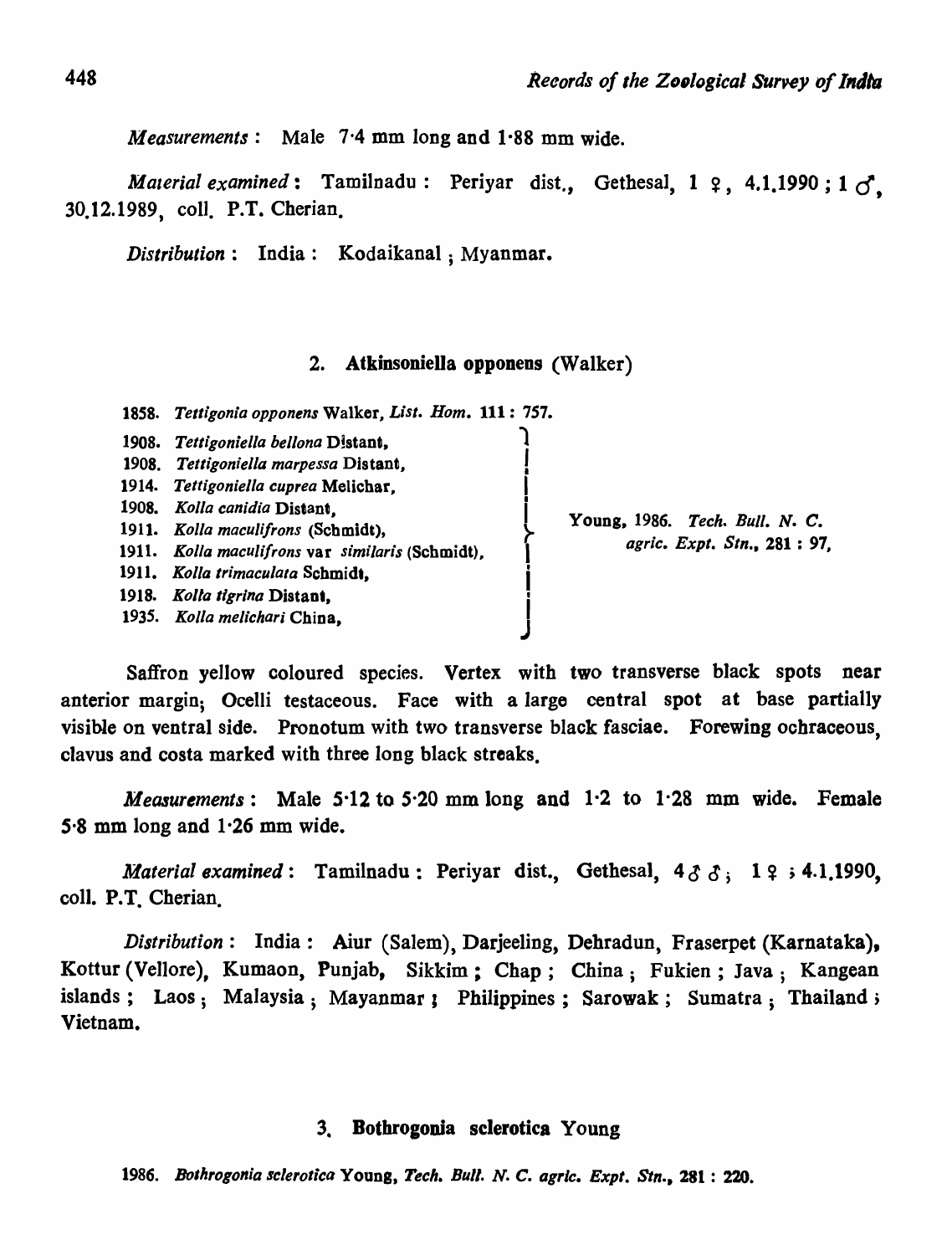Vertex with two small apical and one discal spots. Pronotum broader than vertex and with five brown spots. Scutellum with a central brownish spot. Tegmen ochraceous.

*Measurements:* 13·12 mm long and 2·6 mm wide.

*Material examined*: Tamilnadu: Salem dist., Kolli Hills, 12, 30.11.1989, coll. P.T. Cherian

*Distribution:* S. India: Anamalai Hills, Coimbatore, Coorg, Gudalur, Malabar, Naliampathi, Nilgiri Hills, Thanjavur, Travancore.

*Remarks:* Face and clypellus brown; abdomen greyish ochraceous. Fore tibia entirely black; intermediate and hind tibiae black at base and apex only.

# 4. Cofana spectra (Distant)

- 18~3. *Tettigoniella albida* (nec Walker) Signoret, *Ann. Soc. En'. Fr.* Pl. 21, 193: 663.
- *1908. Tett/goniella spectra* Distant, *Fauna Brit. India. Rhynchola,* iv: 211, new name for *Telligonia albida* Signoret, 1853, nOI *Telligonia albida* Walker, 18S1.
- *1979. Co/ana spectra* (Distant) : Young, *Proc, ent. Soc. Wash:,* 81 (1): 21 ; Rao, 1986. *Rec. zool. Surv. India,* 84 (1-4) : *SO.*

Specimens less than 10 mm in length. Head with median length less than interocular width. Vertex with median apical and discal spots. Aedeagus without processes, shaft cylindrical. Seventh sternum of female with posterior margin slightly undulating.

*Measurements*: Male  $7.4$  to  $7.88$  mm long and  $1.64$  to  $1.92$  mm wide. Female 8-4 to 9·6 mm long and 1·64 to 1·92 mm wide.

*Material examined:* Tamilnadu: Periyar dist., Dhimbam,  $5 \delta \delta$ ,  $3 \gamma$ ,  $2 \gamma$ , 1.1.1990 coli. P. T. Cherian.

*Distribution*: India: Patacharkuchi, Dibrugarh, Manipur, Silent Valley: Africa: Australia ; Japan ; Myanmar ; Philippines; Sri Lanka.

*Remarks*: A distinct fovea is seen in some females. This species is known to be a mild pest of rice,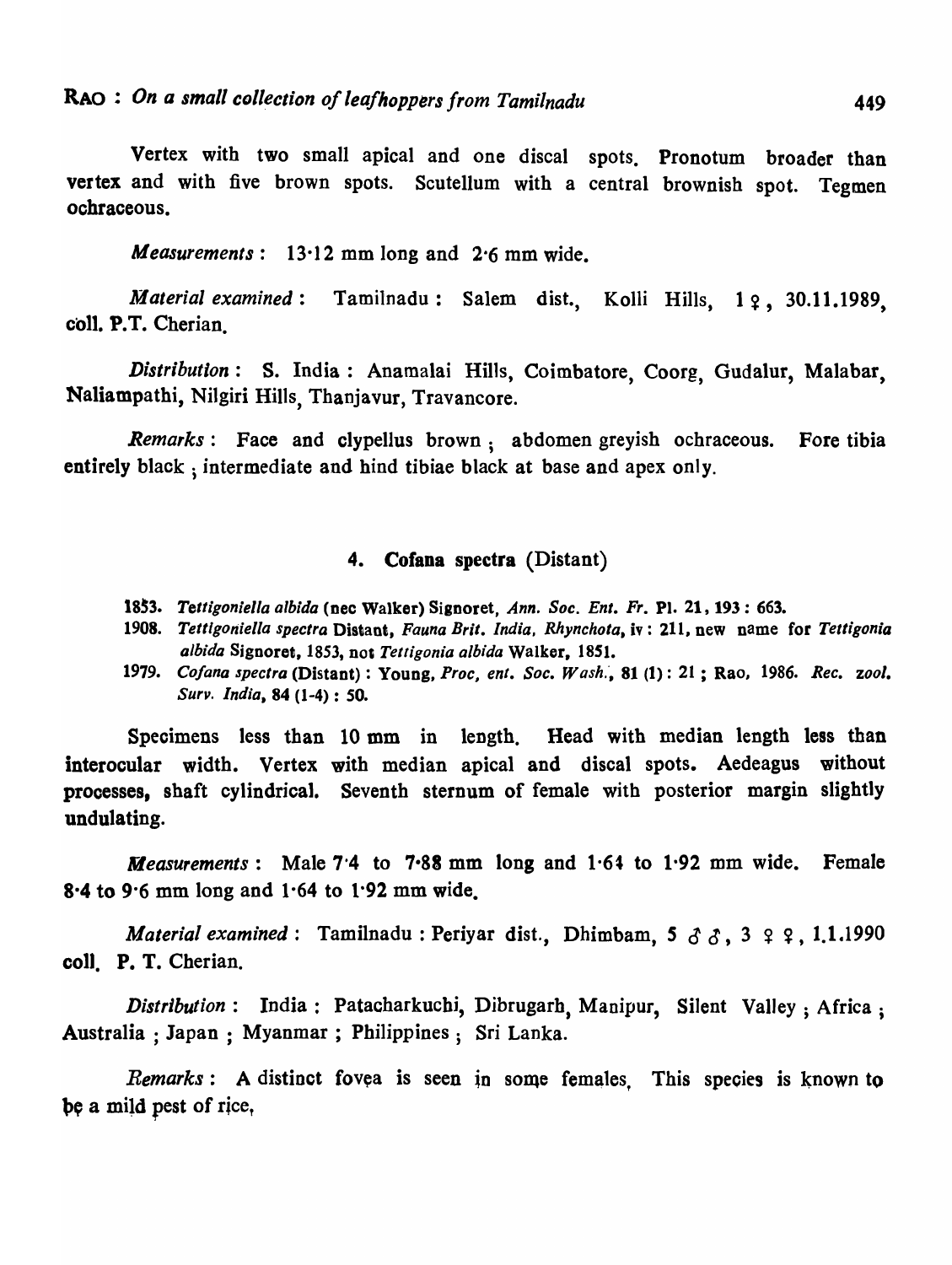## 5. Kolla pauluJa (Walker)

*1858. Tettigon;ella paulula* Walker, *List. Hom. Suppl., 219. 1986. Kolla paulula:* Young, *Tech. Bull. N.* C. *agric. Expt. Sin.,* 281: *13S.* 

'Vertex with two large black spots anteriorly and two small spots on disc. Face with a brown spot at apex. Pronotum with basal margin black and produced into a triangle at middle. Fore wings black, costal area broadly stramineous. Scutellum with a brown spot at each basal angle.

*Measurements:* Male *S·28* to 6·52 mm long and 1-36 to 1·84 mm wide. Female 4·64 to *S·2* mm long and 1·28 to 1·32 mm wide.

*Material examined:* Tamilnadu: Salem dist., Hair Pin Bend No. 10. Yercaud Road,  $2 \land \land$ ,  $2 \circ 9$ , 29. xii. 1989, coll. P. T. Cherian; Salem dist., Kolli Hills,  $2 \delta \delta$ ,  $2 \xi \xi$ , 30. xii. 1989, coll. P. T. Cherian; Periyar dist., Dhimbam, 1  $\epsilon$ . 1.1.1990, coll. P. T. Cherian; Periyar dist., Gethesal,  $10 \text{ d } \text{d } \text{d }$ ,  $11 \text{ q }$ , 4.1.1990, coll. P. T. Cherian; Periyar dist., Karpalam,  $1 \nsubseteq 6.1.1990$ , coll. P. T. Cherian.

*Distribution*: India: Calcutta; Sri Lanka; S. E. Asia.

*Remarks;* Basal marginal band of pronotum not triangularly produced in some specimens.

#### Subfamily : NIRVANINAE Baker

# 6. Nirvana pallida Melichar

*1903. Nirvana paUida* Melichar, *Hom. Fauna, von Ceylon,* 166; Distant. 1908. *Fauna Brit. India, Rhynchota,* iv : 284,· Sing-Pruthl, 1934. *Indian Forest Rec. ent. ser.,* 19 (4): 17,· Ishihara, *19S3, Matsuyamu agric. coli. Sci. Rept.,* 11: 19; Viraktamath & Wesley, 1988. *Mem. Great Basin Nat.* No. 12 : 213. Rao, 1990. *Rec. zool. Surv. India,Occ. paper.* 127 : 38.

Vertex less than twice as long as pronotum and marked with a median white line from apex to base and an orange yellow streak on each lateral side. Face medially carinate from basal one third. Fore wing with two large marginal oblique brownish stripes on costa beyond middle.

*Measurements*: Female 2.4 mm long and 0.8 mm wide.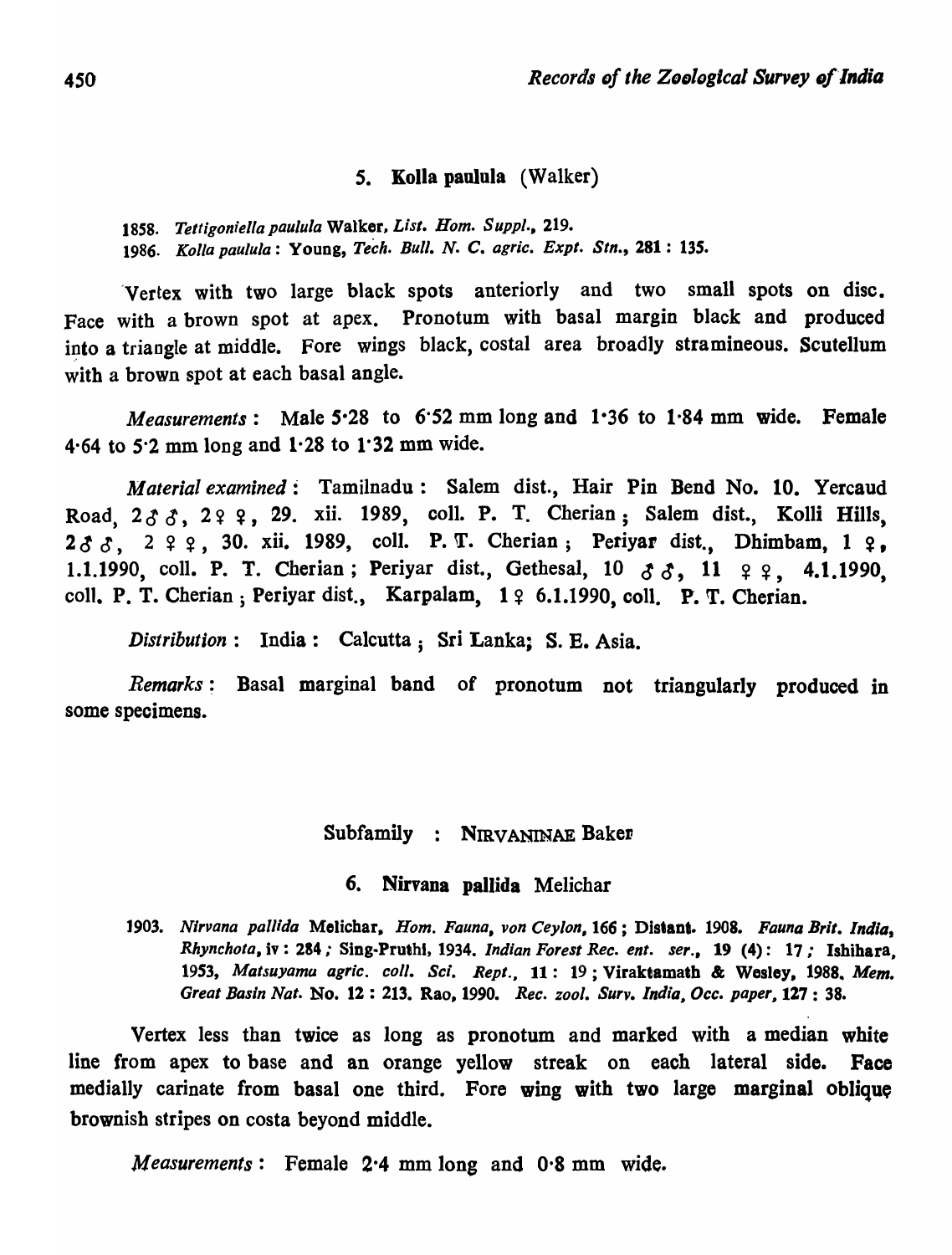*Material examined*: Tamilnadu: Periyar dist., Dhimbam, 1 º, 1.1.1990, coll. P. T. Cherian.

*Distribution:* Througbout India, Sri Lanka; Indo-Chinese; Indo-Malayan and Oriental Regions.

# Subfamily ; HECALINAE Distant

#### 7. Hecalos arcoatus (de Motschulsky)

*1859. Acocephalus arcuatus* de Motschulsky. *Etud. Ent .•* 8: *IS.* 

*1918. Thomsoniella areuata:* Distant, *Fauna, Brit. India. Rhynchota,* iv : 280.

*1966. Linnavuor;ella arcuala* (de Motsch,) : Evans, *Mem. Aust. Alus.,* 12: 134.

*1973. Heea/us arcuatus* (de Motsch). Morrison, *Pacif. Insects,* 15 (3-4) *(=Linnavlloriella areuata):* Rao, 1989. *Hexapoda,* 1 (1) : 66. ( = *Varta moshiens;s* Rao)

Head and Thorax with sanguineous parabolid fasciae. Pygofer large Apophysis broad and attached to style mid laterally. Connective Y-sbaped arms distinct and curved laterally at apex. Aedeagus with two pairs of apical processes.

*Measurements:* Male 4'52 mm long and 1·2 mm wide.

*Material cxamined*: Tamilnadu: Periyar dist., Gethesal, 1  $\delta$ , 4.1.1990, coll. P. T. Cherian.

*Distribution:* Throughout India; Flores; Java; Sri Lanka ; Queensland.

# 8. Hecalos porrectas (Walker)

- *1858. Acocephalus porreetus* (Walker), *List. Hom. Brit. Mus. suppl .• 362.*
- *1918. Paraboloeratus porrectus* Distant, *Fauna, Brit. India. Rhynchota,* vii: 31 (=-*Thomsoniella porrecta* Walker)

*1973. Hecalus porrectus:* Morrison, *Pac;f. Insects,* 15 (3-4) : 421. *(=Parabo!ocratus porrectus* Walker. *Thomsoniella albomaeulata* Distant); Rao, 1990, *Rec. zool. Surv. India, Dec. Paper,* 127 : 50.

Species beautifully marked with orange fasciae—four on vertex, six on pronotum and three or four on scutellum. Fore wing in males with white spots at apex and female without them. Aedeagus with a pair of apical processes directed laterad,

 $REC$  40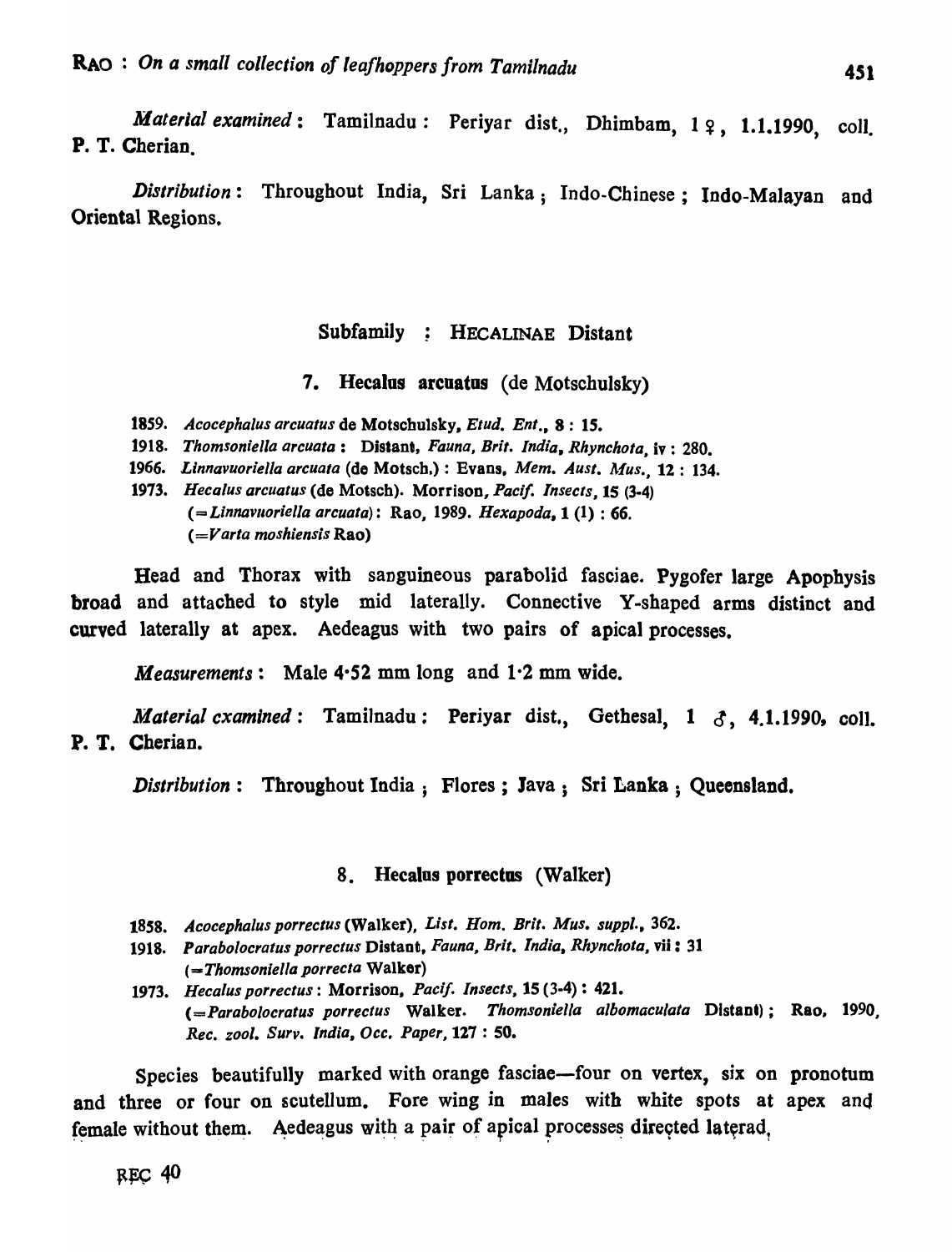*Measurements:* Male 4-42 mm long and 1·3 mm wide. Female 6·02 mm long and 1·4 mm wide.

*Material examined*: Tamilnadu: Periyar dist., Gethesal, 1  $\delta$ , 4.1.1990, coll. P. T. Cherian.

*Distribution*: Throughout India; Australia; Formosa; Java; Karatatau; Maldive islands; Myanmar; Sambawa; Sri Lanka; Sunda islands.

*Remarks*: This insect is known to attack rice, apricot and peach.

# Subfamily : DELTOCEPHALINAE Fieber

## 9. Aconurella montana (Distant)

*1908. Deltocephalus montanus* Distant, *Fauna Brit. India, Rhynchota,* iv: 384.

*1930. Cicadula montanus* (Distant) : Sing-Pruthi, *Mem. Indian Mus.,* 11 (1) : 58.

*1964. Aconurella montana* (Distant) : Emeljanov, *Ent. Obozr.,* 43 : 626.

Pale ochraceous. Vertex with a black transverse fascia, medially continued to apex. Pronotum almost as long as vertex. Scutellum with two small spots before transverse impression. Tegmina not covering posterior end of abdomen. Male pygofer large with thick spines at caudal end.

*Measurements:* Male 2·29 mm long and 9·7 mm wide.

*Material examined*: Tamilnadu: Periyar dist., Karapalayam, 13, 6.1.1990, coll. P. T. Cherian.

*Distribution:* India: Khasi Hills (Meghalaya), Dalhousie Hills, Kabitama, (Assam) ; Muree Hills (Himalayas), Simla.

*Remarks*: This is reported here for the first time from South India.

# 10. Balclotba saltuella (Kirschbaum)

- *1868. Jassus sa/tuel/a* Kirsch. *Massau. ver. t. Naturk. Jehrb.,* 21-22: 86.
- *1906. Balclutha saltuella* (Kirsch.) : Oshanin, *Lie/ereng. Mus. Zoel. St. Petersburg. Ann.,* 11: 186 *(=JasJus (Thamnotettix) saltuella* Kirsch., = *Gnathodus angustus* (Then).
- 1987. Balclutha saltuella (Kirsch.): Knight, J. nat. Hist., 21 (Typhlocyba delicatula Dist., 1918;<br>Empoanara lineolata Dist., 1918; = Anomiana longulus Dist., 1918; = Eugnathodus ocellata *Empoanara lineolata* Dist., 1918  $\frac{1}{5}$  = Anomiana longulus Dist., 1918  $\frac{1}{5}$  = Eugnathodus ocellata Sing-Pruthi, 1939,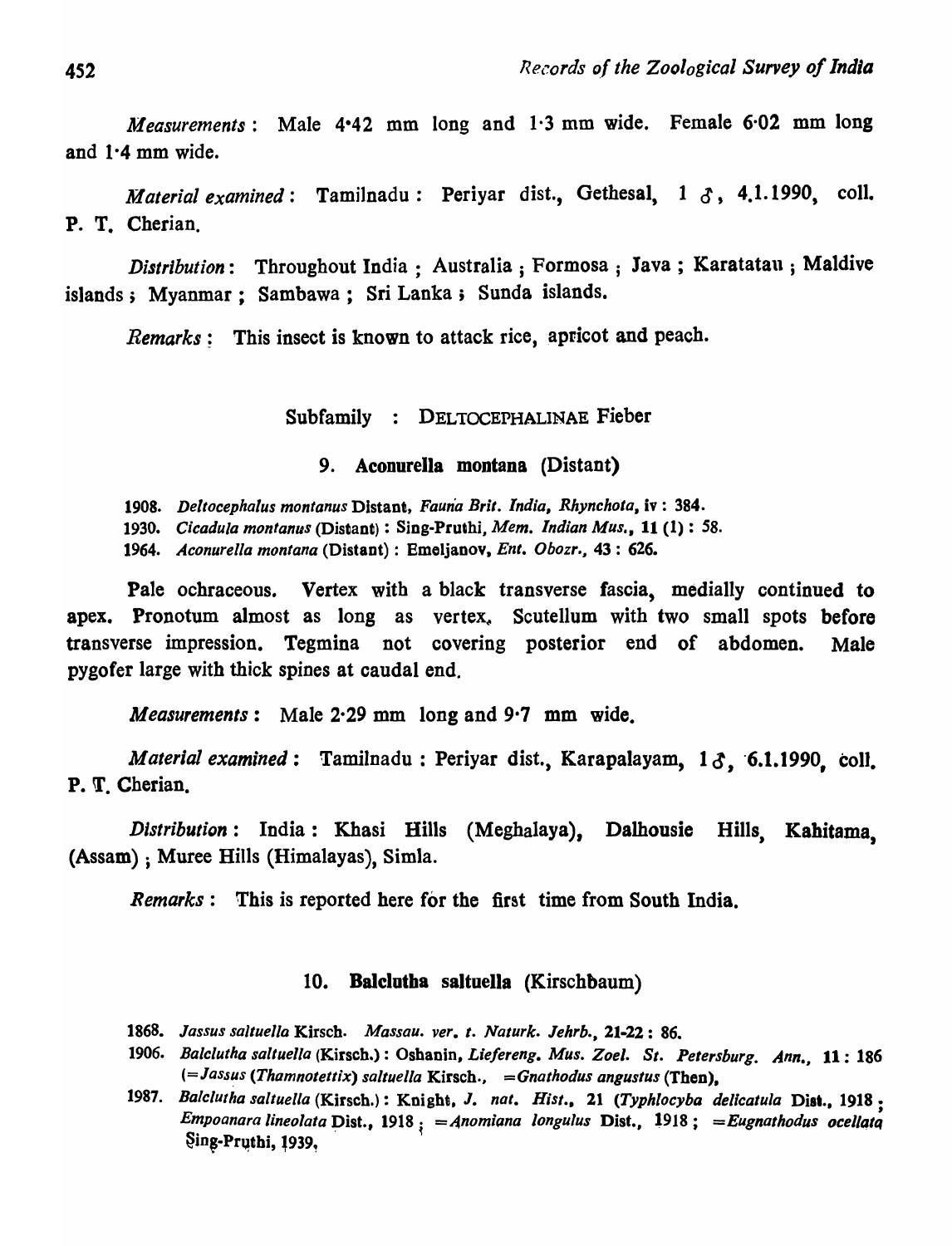Vertex with a brown spot on each side of median line. Pronotum dull greyish with five linear greyish brown fasciae. Style small. Apophysis finger shaped and directed laterad.

*Measurements:* Female 2·99 mm long and 0·75 mm wide.

*Material examined*: Tamilnadu. Periyar dist., Gethesal, 1  $\xi$ , 4.1.1990, coll. P. T. Cherian.

*Distribution:* Throughout India; Egypt; Europe.

#### 11. Balclutha rubrostriata (Melichar)

*1903. Gnathodus rubrostriatus* Melichar, *Hom. Fauna, Ceylon, 208.* 

*1905. Gnathodus rubrotinctus* Melichar, Knight, 1987, J. *nat. Hist.* 21: 1211.

*1906. Nesos/e/es sanguinescens* Kirkaldy, Evans, 1977, *Ree. Aus. Mus.,* 31P 120.

*1918. Typhlocyba rubrostriata* Dist •• Knight, 1987. J. *Nat. Hist.,* 21: 1211.

1918. Typhlocyba rufuscula Dist., Knight, 1987, *Ibid.* 21: 1211.

*1987. Balelutha rubrostriata* (Melichar): Knight, 1987. J. *Nat. Hist.,* 21 : 1211.

Head as wide as pronotum. Pronotum with longitudinal stripes extending to posterior margins of vertex and scutelllum. Aedeagus at base with a pair of expansions. Shaft anterior portion recurved.

*Measurements:* 3·52 mm long and 0·75 mm wide.

*Material examined:* Tamilnadu: Periyar dist., Gethesal,  $4.1.1990$ ,  $1 \leq \ldots$  coll. P. T. Cherian.

*Distribution*: India: Chikkabalapura, Calcutta, Delhi; Australia; Formosa; Philippines; Polynesia; Sri Lanka; W. Indies.

#### 12. Changwhsoia eeyionensis (Baker)

- *1903. Deltocephalus bimaculatus* Melichar, *Hom. Fauna, Ceylon, 204.*
- *1825. Deltocephalus ceylonensis* Baker, *Nom. nov. Proc. Deltocephalus bimaculatus* Melichar (1903) nec. *Deltocephalus bimaculatus* Gillette and Baker, 1855. Philippine jour. Sci., 27: 537.
- 1990. Changwhania ceylonensis (Baker): Webb and Heller, Stutt. Beltr. Natur. Ser. A. (Biol.). 452: 10; Rao (in press). *Ree. zool. Surv. India.*

Vertex with two large round spots at anterior margin of eyes. Face longer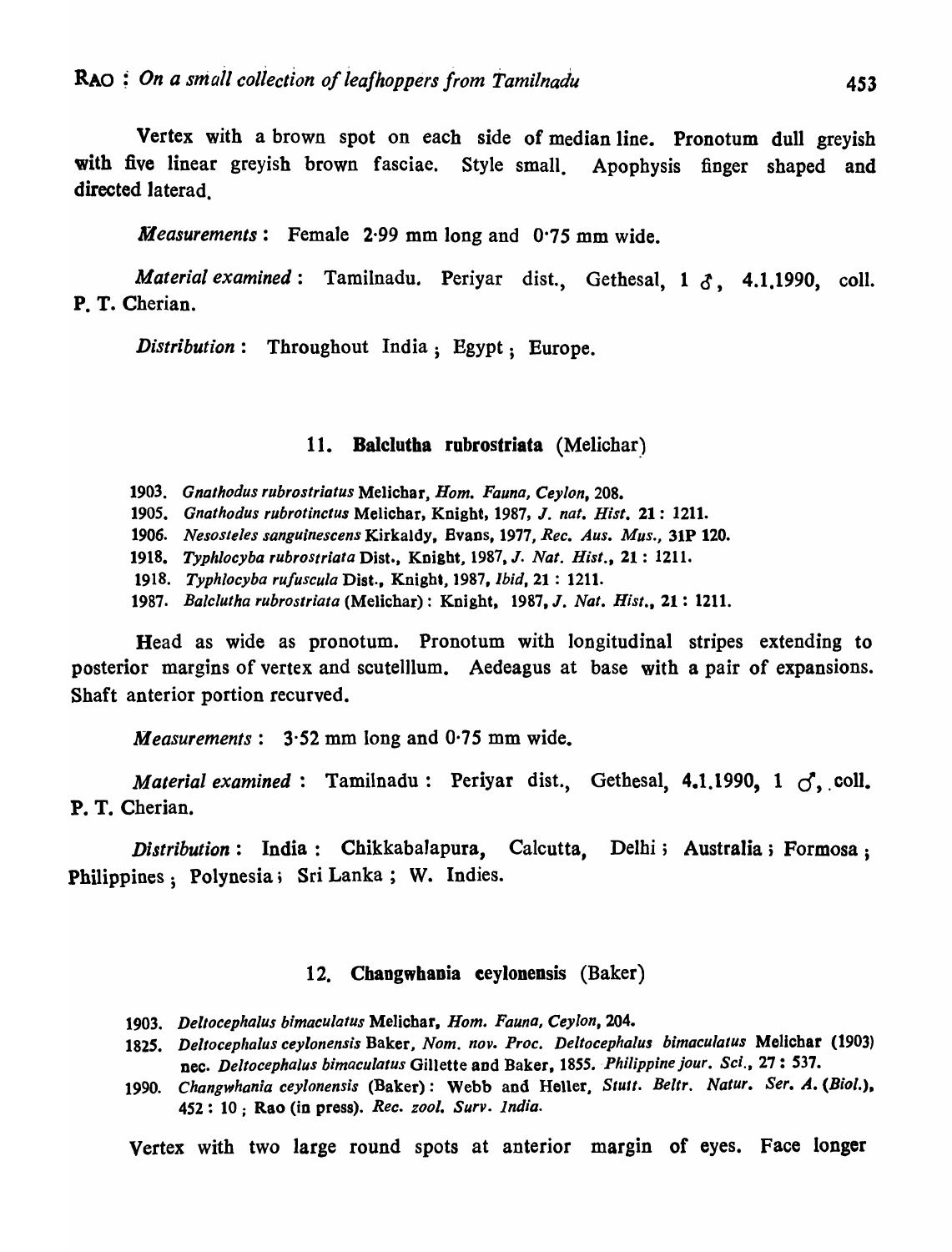than broad, lateral frontal sutures extending to ocelli. Style broad at base, caudal end produced to form a beak-like structure. Aedeagal shaft long with two asymmetrical processes at apex. The processes notched at middle on outer margin.

*Measurements:* Female 3·4 mm long and 1 mm wide.

*Material examined*: Tamilnadu: Salem Dist., 19, Kolli Hills, 30.xii.1989, coll. P. T. Cherian.

*Distribution*: India; Sri Lanka; South East Asia. Rao (in press) gave an account of the discontinuous distribution of the species in India.

## 13. Exitianus indicus (Distant)

- *1863. Athysanus lusconervosus* de Motschulsky, *Bull. Soc. Nat. Mosc.,* 36 : 97.
- *1908. Athysanus indicus* Distant, *Fauna Brit. India, Rhynchota,* iv: 344.
- *1918. Phrynomorphus fusconervosus:* Distant, *Fauna Brit. India, Rhynchota,* vi: 51 *(=Athysanus lusconervosus* Dlst.).
- 1968. Exitianus indicus: Ross, *Bull. Br. Mus. nat. Hist. (Ent.)*, 22: 12, Rao, 1990. *Rec. zool. Surv. India, Occ. Paper* ~ 27 : 97.

Dorsum of head with a single arcuate dark line reaching linear margins of eyes. Anterior margin of pronotum with a series of black spots arranged in an arc. Style large, apophysis pointed but not drawn into a spine.

*Measurements:* Male 3-92 to S mm long and 1'2 to 1'6 mm wide. Female 5-28 to 5-4 mm long and 1'36 to 1·44 mm wide.

*Material examined*: Tamilnadu: Periyar dist., Dhimbam, 3 3 3, 2 2 2, 7.1.1990, colI. P. T. Cherian.

*Distribution:* Throughout India.

*Remarks:* The piceous transverse band of vertex is seen interrupted in some specimens.

# 14. Recilia intermedia (Melichar)

- *1903. Deltocephalus intermedius* MeJichar, *Hom. Fauna, Cey/on,20S.*
- *1989. Recilia intermedia:* Rao. *Hexopoda,* 1 (1): *7S,* Rao 1990. *Rec. zool. Surv. ind,'a, Occ. paper,*  127: 74.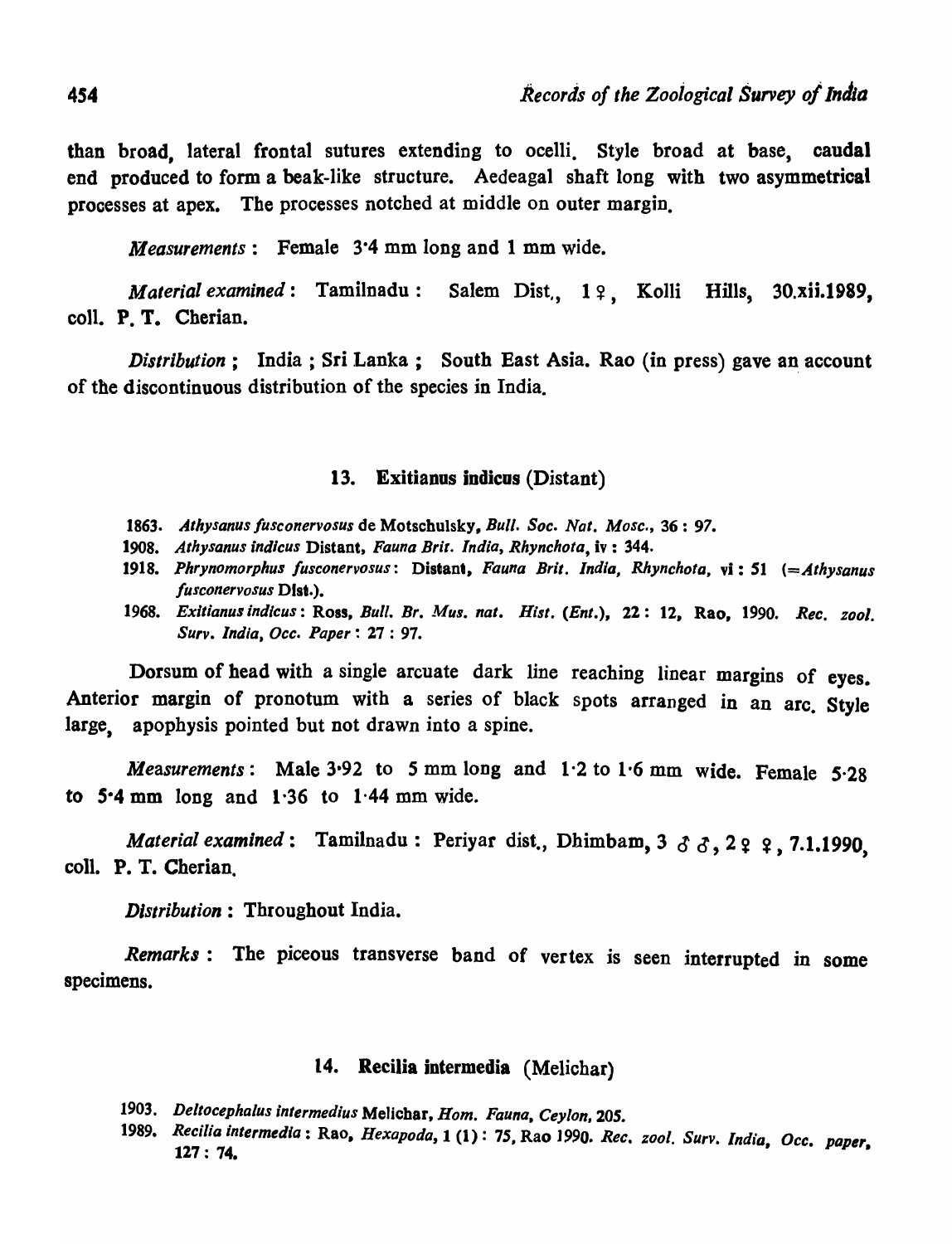Pronotum pale ocbraceous. Anterior margin rounded, posterior margin truncate. Scutellum broader than long, lateral margin sinuate. Fore wing with four apical and three ante-apical cells and a small appendix. Connective, racket shaped. Aedeagus and connective fused, aedeagal shaft curved in lateral aspect and produced into a spine.

*Measurements:* Male 2·48 to 2·84 mm long and 0·76 to 0·80 mm wide.

*Material examined*: Tamilnadu: Periyar dist., Dhimbam, 2 3 3, 1.1.1990, coll. P. T. Cherian.

*Distribution:* This is known from India and Sri Lanka. From India it is mown from Khasi Hills.

## Subfamily : TYPHLOCYBINAE

#### 15. Seriana jaina (Distant)

*1908. Typhlocyba jaina* Distant, *Fauna. Brit. India, Rhynchota,* iv : 413.

1978. Seriana jaina (Distant): Dworakowska, Nagaich and Singh, Bulletin, Acad. Pol. Sci. *(Ser. Sci. bioi.).* 26 : (4) 246-247.

Pale ochraceous. Pronotum medially two and half a times longer than vertex. Vertex anteriorly rounded with a large central apical spot. Scutellum with a large brown central patch at each basal angle.

*Measurements:* Female 3·32 mm long and 0·64 mm wide.

*Material examined:* Tamilnadu: Periyar dist., Gethesal, 1 3, 4.1.1990, coll. P. T. Cherian.

*Distribution:* Found throughout India.

#### **SUMMARY**

Taxonomical analysis, collection data and distributional records for 15 species of I eafhoppers of Periyar and Salem districts are provided in this paper. This study has established two new records to Salem district and nine records to Periyar district.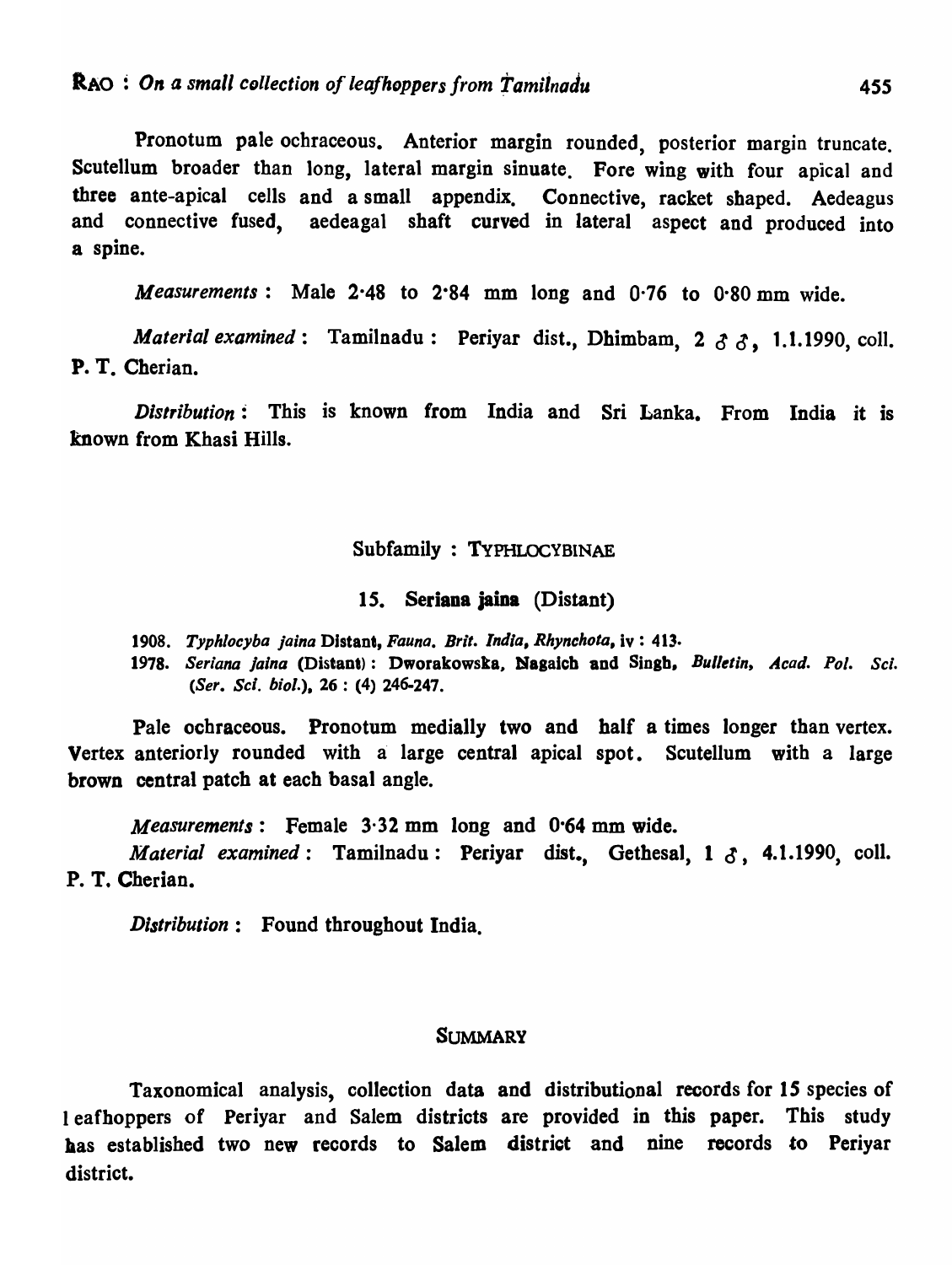#### ACKNOWLEDGEMENTS

The author thanks Dr. P. T. Cherian, Scientist 'SF' and Officer-in-Charge, Southern Regional Station, Zoological Survey of India, Madras, for all laboratory facilities and encouragements given to carry out this work. He also thanks Dr. C. A. Viraktamath, University of Agricultural Sciences, Bangalore, for kindly providing information and literature on some species of Cicadellinae, Deltocepbalinae and Nirvaninae.

#### **REFERENCES**

- Distant, W. L. 1908, 1916, 1918. *The Fauna of British India including Ceylon and Burma*, *Rhynchota, iv, Homoptera, 1-501*; vi, *Homoptera: appendix: 1-248*; vii, *Homoplera: appendix,* 1-210, Taylor and Francis, London.
- Knight, W. J. 1987. Leafhoppers of the grass feeding genus *Balclutha* (Homoptera: Cicadellidae) in the Pacific Region. J. *Nat, Hist.,* 21: 1173.1224.
- Nielson, N. W. 1985. Leafhopper systematics. In: The Leafhoppers and Planthoppers L. R. Nault and J. G. Rodriguez (eds.), John Wiley & Sons, New York, 11-39.
- Ramachandra Rao, K. 1990. Studies on a small collections of leafhoppers (Homoptera '; Cicadellidae) from Khasi Hills, Megbalaya. *Rec. zool.* Surv. *India, Occ, Paper,*  No. 127 : 1-123.
- Ramachandra Rao, K. Some descriptive notes on *Changwhania ceylonensis* (Baker) (Homoptera : Cicadellidae) from India. *Rec. zool.* Surv. *India* (in press).
- Ross, H. H. 1968. The evolution and dispersal of the grassland leafhopper *Exitianus*  with keys to the Old World species (Cicadellidae : Hemiptera). *Bull. Br. Mus. nat. Hist., (Enl.)* 22: 1-30.
- Sing-Pruthi, H. 1930, 1934, 1936. Studies on Indian Jassidae (Bomoptera). *Mem. Indian Mus.,* 11, Part 1, 1-68; Part II, 69-99; Part III, 100-131.